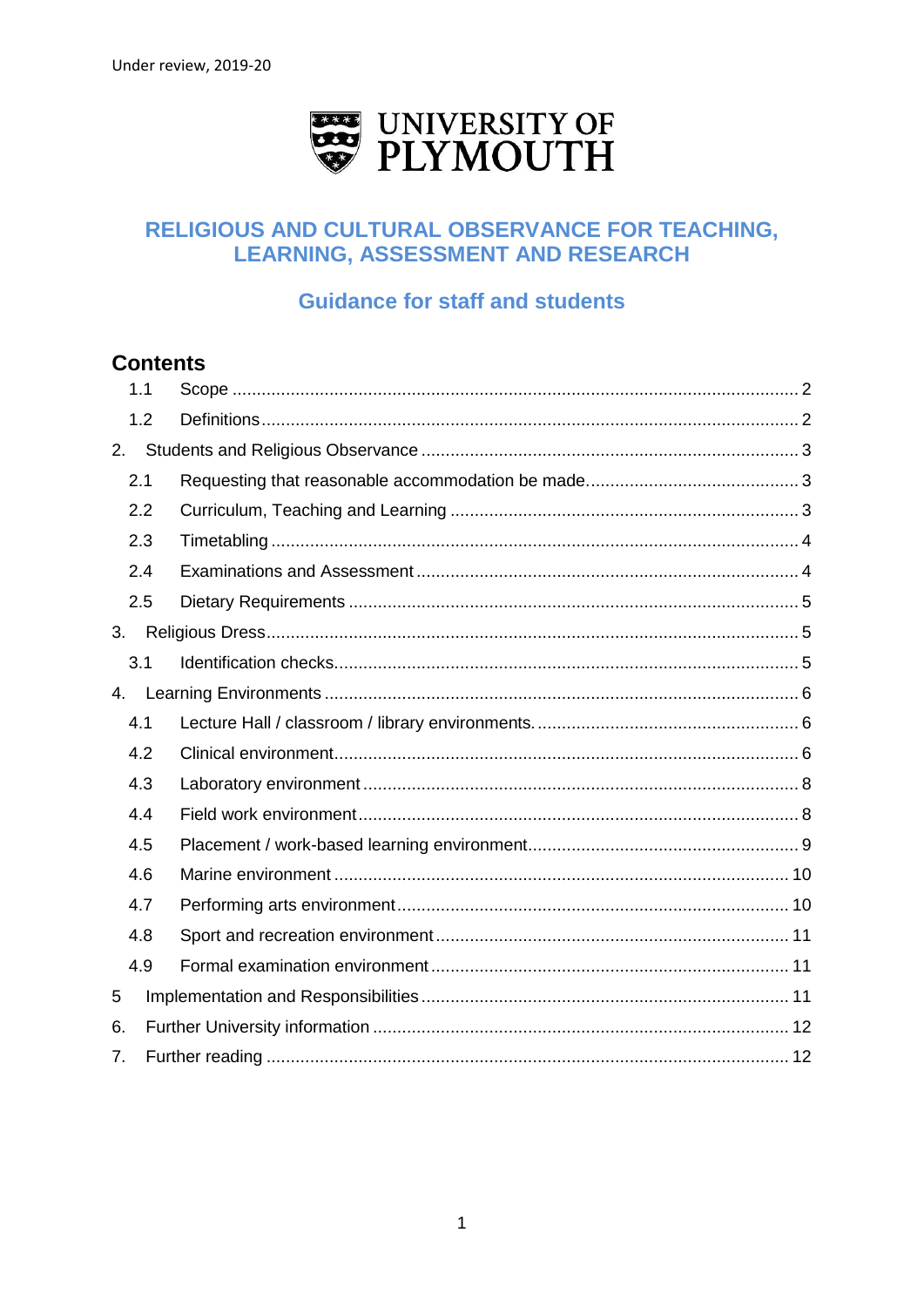# **1. Introduction**

Plymouth University is a secular institution that has a commitment to diversity, and celebrates the diversity of its staff, students and local communities. This is embedded in the University's core values, which state that the University is

*Creative in celebrating and respecting difference in background, identity, ideas and beliefs and encouraging a creative and inclusive working and learning environment.*

(Plymouth University values, [https://www.plymouth.ac.uk/your](https://www.plymouth.ac.uk/your-university/about-us/vision-mission-and-values)[university/about-us/vision-mission-and-values](https://www.plymouth.ac.uk/your-university/about-us/vision-mission-and-values) )

### <span id="page-1-0"></span>1.1 Scope

This guidance is intended to enable staff and students to:

- gain a greater understanding of the support students can request from the University in fulfilling their religious beliefs in relation to teaching, learning, assessment and research;
- gain a greater understanding of how to support students, where applicable and appropriate, in fulfilling their religious beliefs in relation to teaching, learning, assessment and research.

This guidance should be read in conjunction with the University's policy for accommodating religious observance in teaching, learning and assessment activities, available on the University website, via [https://www.plymouth.ac.uk/student-life/your](https://www.plymouth.ac.uk/student-life/your-studies/essential-information/religious-observance-teaching-learning-and-assessment)[studies/essential-information/religious-observance-teaching-learning-and](https://www.plymouth.ac.uk/student-life/your-studies/essential-information/religious-observance-teaching-learning-and-assessment)[assessment](https://www.plymouth.ac.uk/student-life/your-studies/essential-information/religious-observance-teaching-learning-and-assessment) .

This guidance covers only those aspects of religious observance related directly to students' teaching, learning and research, and to assessment. This guidance should be read in conjunction with the University's Equality and Diversity policy and its Religious Diversity policy, both available at: [www.plymouth.ac.uk/equality](http://www.plymouth.ac.uk/equality) .

In recognition of the wealth of study opportunities available to students, and the specific requirements of each, this guidance has been structured around the various learning or research environments that students may experience during their time at the University. These include:

- a) Classroom / library environment
- b) Clinical environment
- c) Laboratory / workshop environment
- d) Fieldwork environment
- e) Placement environment
- f) Marine environment
- g) Performing arts environment
- h) Sport and recreation environment
- i) Formal examination environment

#### <span id="page-1-1"></span>1.2 Definitions

Both the Religious Observance for Teaching, Learning and Assessment policy and this associated guidance has been developed in line with, and makes reference specifically to, the definitions and requirements of the Equality Act 2010.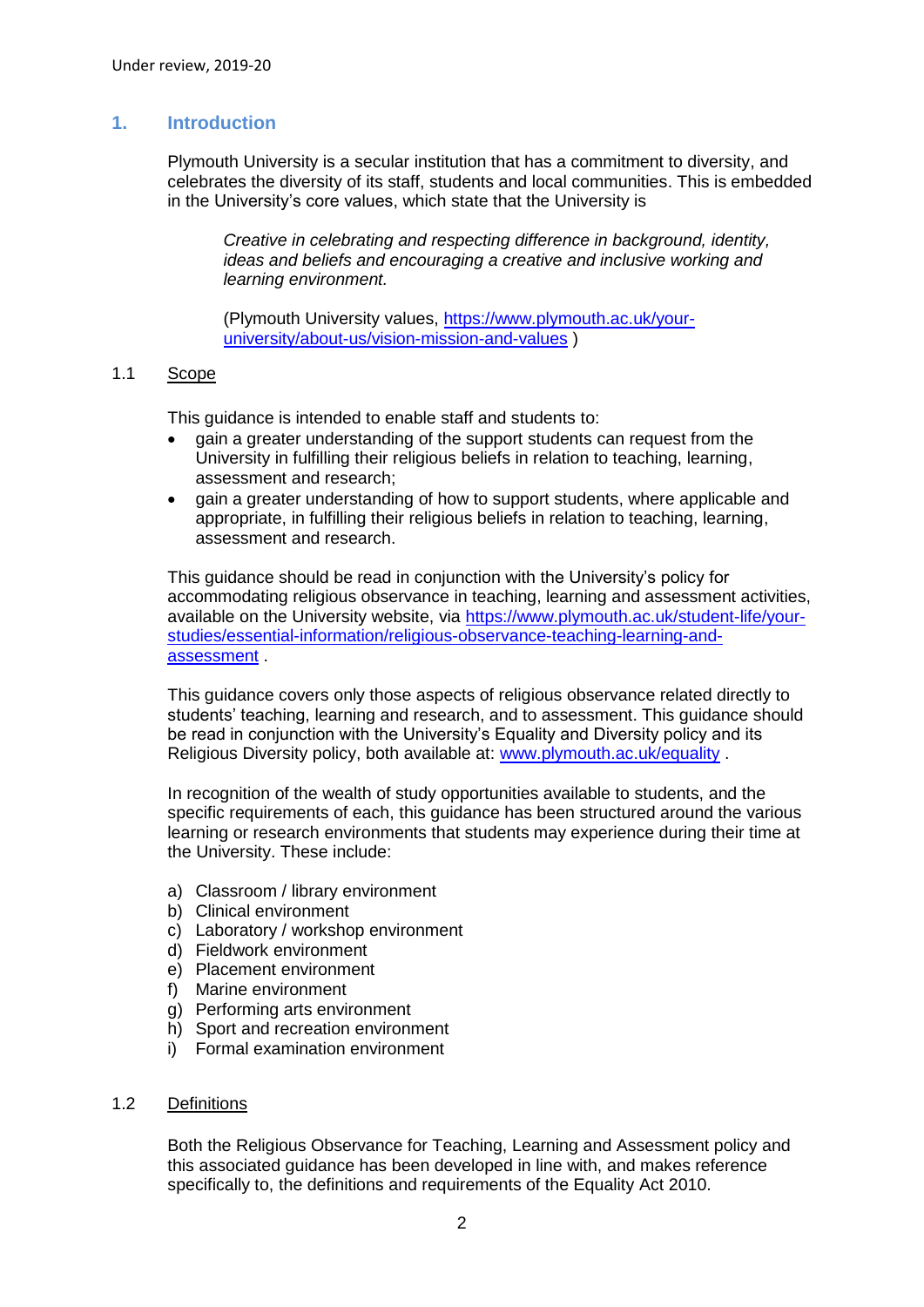Religion or belief is a protected characteristic under the [Equality Act 2010.](http://www.legislation.gov.uk/ukpga/2010/15/contents) Under the legislation:

- (a) Religion means any religion, and a reference to religion includes a reference to a lack of religion.
- (b) Belief means any religious or philosophical belief and a reference to belief includes a reference to a lack of belief.

The Equality Act 2010 requires that a public authority, which includes Plymouth University, must, in the exercise of its functions, have due regard to the need to:

- (a) eliminate discrimination, harassment, victimisation and any other conduct that is prohibited by or under this Act;
- (b) advance equality of opportunity between persons who share a relevant protected characteristic and persons who do not share it;
- (c) foster good relations between persons who share a relevant protected characteristic and persons who do not share it.

# <span id="page-2-0"></span>**2. Students and Religious Observance**

The University community is committed, where reasonable and practicable, to accommodating religious observance on campus and will consider adjustments to working and learning practices wherever reasonably possible in order to accommodate a more diverse community.

The University's policy covers only aspects of religious observance that occur at times known in advance. Other aspects that are unforeseeable or unpreventable (such as the death of a close relative when specified forms of mourning are required) should be handled under the arrangements for considering extenuating circumstances

#### <span id="page-2-1"></span>2.1 Requesting that reasonable accommodation be made**.**

Should any student wish to request that a reasonable accommodation be made on the grounds of religious observance, they should approach their Faculty Registrar in the first instance, who will liaise with the relevant parties.

#### <span id="page-2-2"></span>2.2 Curriculum, Teaching and Learning

Through the processes of programme approval, annual review and periodic review, as well as any programme revalidation activities, the University expects staff responsible for all aspects of the curriculum to identify and manage any adverse or positive impacts that the curriculum and its content and / or manner of delivery or assessment may have on individuals or groups with protected characteristics.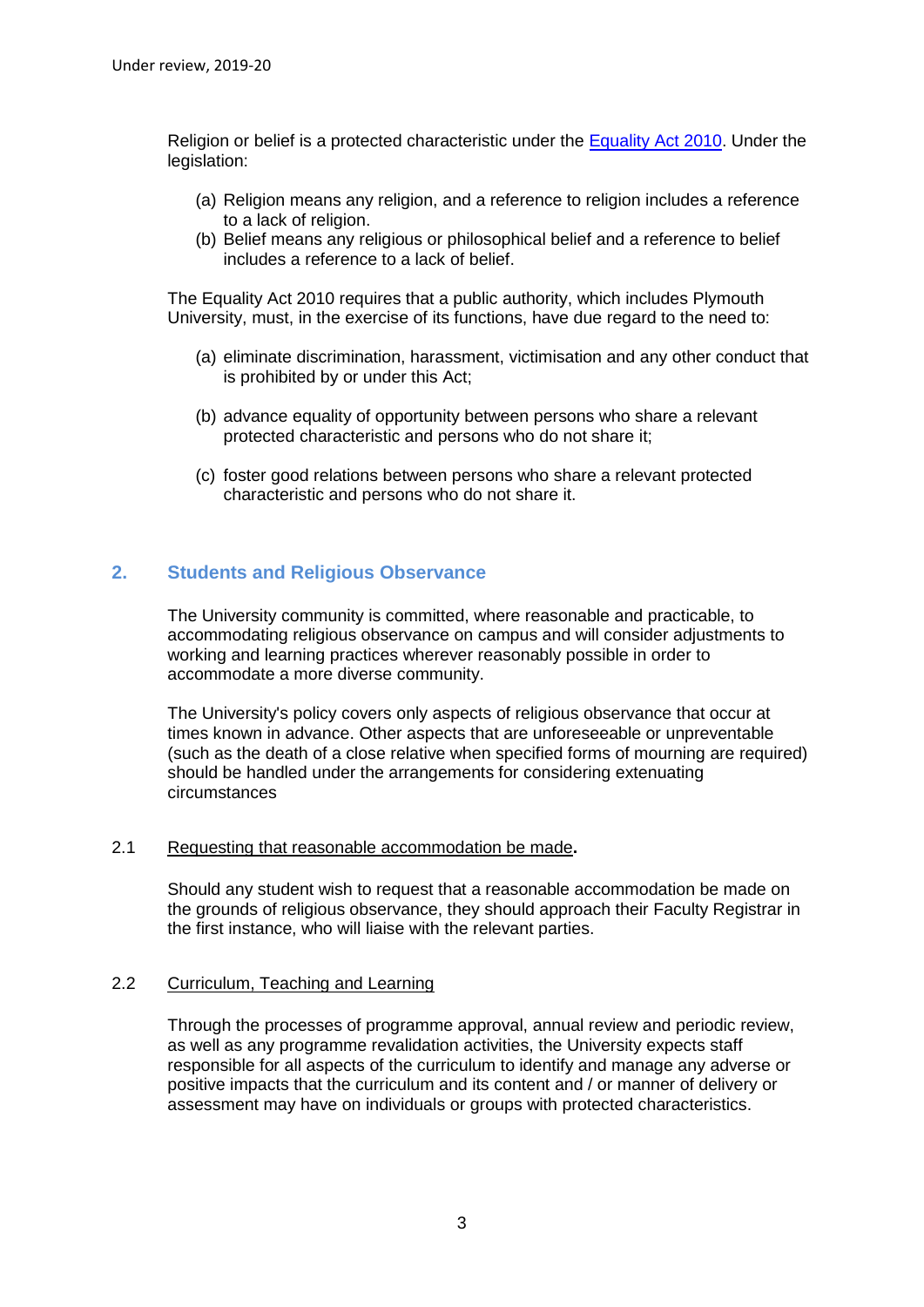### <span id="page-3-0"></span>2.3 Timetabling

Students will be notified of the normal pattern of attendance at the point of application. Normal attendance will be between Monday and Saturday.

Religious holy days are based on different calendars, including the lunar calendar, which is determined by phases of the moon. They can fall within a range of days, the exact date not being determined until very close to the time. Where these dates fall within term times, there may be a conflict between observing the holy day and meeting academic requirements.

Plymouth University will try to make every reasonable effort to minimise conflict with the main religious festivals when arranging the timetable. Please note: the BBC has a new **[Religion and Ethics](http://www.bbc.co.uk/religion?1)** website which can provide further information and details of religious festivals and events.

If religious observance affects any student's attendance at normal teaching and learning activities in ways that will cause problems, they should discuss the issue with his or her School. The School will give sympathetic consideration to the problems and will try to make reasonable adjustments. However, adjustments can only be made provided they maintain the standard of the degree (e.g. students will not simply be excused from parts of the programme affected by religious observance or from satisfying overall attendance requirements). Students should also understand that adjustments may not always be possible (e.g. a programme that has been designed to run at weekends, to accommodate part-time students who work on weekdays, is unlikely to be changed to accommodate the needs of students committed to religious observance at weekends).

If a student's attendance is affected through religious observance, it is his or her responsibility to catch up on any material missed.

#### <span id="page-3-1"></span>2.4 Examinations and Assessment

Examination periods are published in advance on the [Exam Timetables](https://www.plymouth.ac.uk/student-life/your-studies/essential-information/exams/exam-timetables-and-venues/exam-timetables) webpage.

Wherever possible, staff responsible for setting coursework deadlines, tests and examinations should consider the main religious festivals and provide appropriate coursework deadlines and examinations.

If religious observance affects a student's attendance at an assessment organised by the School (e.g. presentations, in-class or practical tests) they should inform his or her Personal Tutor or Director of Studies, and Faculty Registrar immediately in writing. The School will try and make reasonable adjustments. The School also needs to be notified immediately in writing of any conflicting dates when the assessment dates are published.

Deadlines for handing in coursework are published in advance and will not be extended to allow for religious observance. Students must manage their time and workload accordingly, handing in their assignment prior to the deadline date if necessary. The University will not accept religious observance as a valid extenuating circumstance.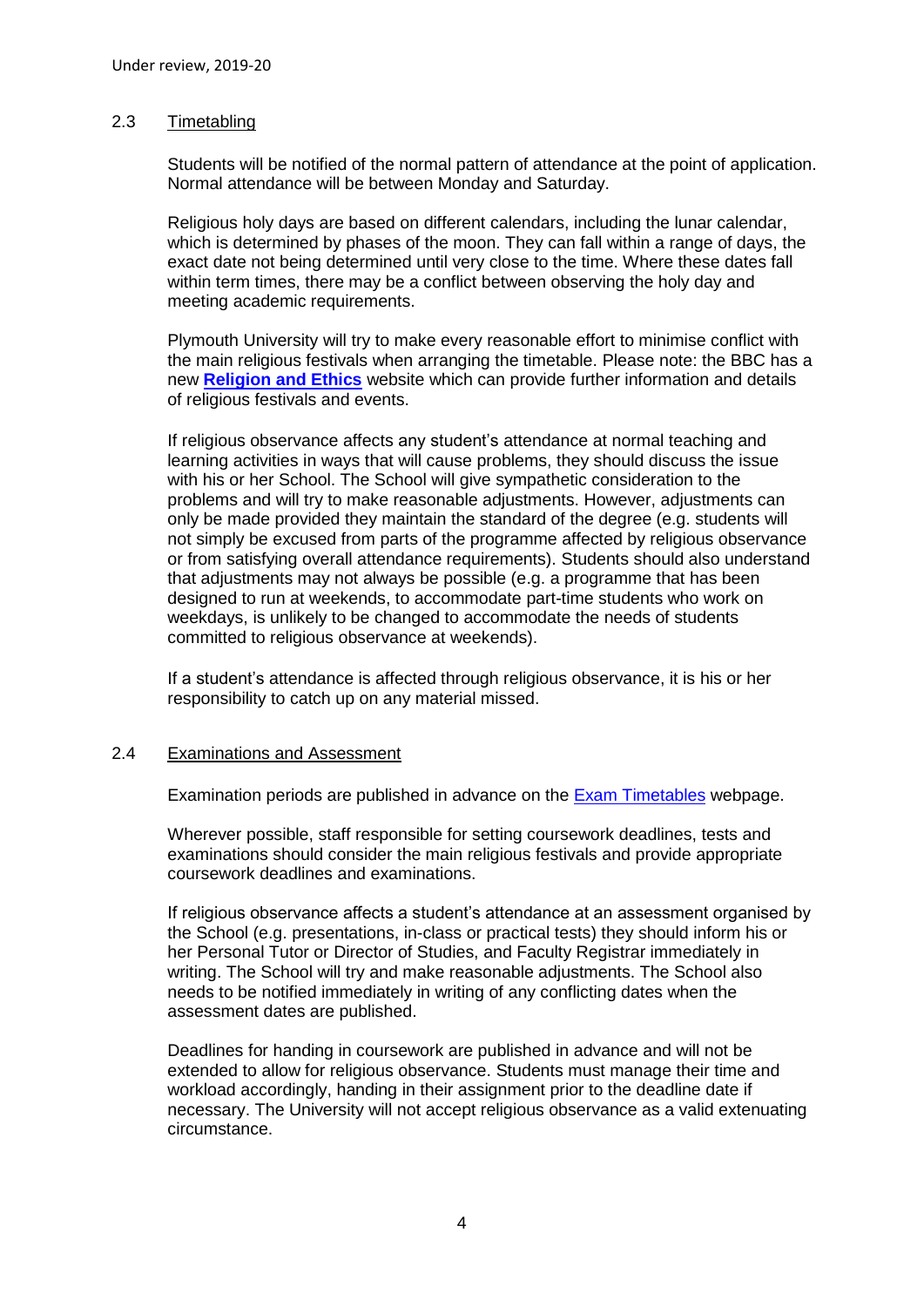If no reasonable alternative can be found, the University reserves the right to hold examinations on any day and time during the examination period. If that means a student misses an examination, they will be required to take the examination when it is next held. This may involve an interruption of a programme or an extension to the student's period of study, which would not typically be eligible for Extenuating Circumstances. If a student feels they have been treated unfairly, they should submit a complaint through the University complaints procedure.

Further information on exam arrangements can be found on the **Exams webpages**.

# <span id="page-4-0"></span>2.5 Dietary Requirements

Schools, Faculties and departments holding learning activities where refreshments are offered should take into account meeting the religious or belief dietary requirements of those invited to attend wherever possible. Where the University is unable to accommodate a student's dietary requirements for learning activities, the School, Faculty or department should notify the student in advance to allow sufficient time for the student to make their own arrangements.

When arranging catering for learning activities, staff should invite participants to state any particular dietary requirements in advance. This includes, but is not limited to, provision of non-alcoholic drinks and vegetarian, vegan, halal or kosher food. Participants should be made aware that it might not always be possible to meet all dietary requirements.

Schools, Faculties and departments organising field trips which extend over meal time(s) should advise students whether the University will make catering available. Where the School, Faculty or department is making catering arrangements, the University should consider the religious or belief dietary requirements of those participating in the field trip wherever possible. Students should be aware that it will not always be possible for the University to meet all dietary requirements. Where the University is unable to accommodate a student's dietary requirements in the field, the School, Faculty or department should notify the student in advance to allow sufficient time for the student to make their own arrangements.

Students with special dietary requirements must be prepared to make their own arrangements with regards to food when on placement. Placements will not be changed because of an individual's dietary requirements.

# <span id="page-4-1"></span>**3. Religious Dress**

The University respects each student's right to wear lawful items arising from cultural and religious norms (see below). However, there may be certain situations and learning environments in which a student is expected to make modifications to their dress. The requirements of each learning environment are set out in section 4 below.

## <span id="page-4-2"></span>3.1 Identification checks.

The University appreciates that for religious or cultural reasons, some students may choose to wear a facial covering when on campus. However, it is important that all students realise that from time to time the institution may wish to verify the identity of an individual in order: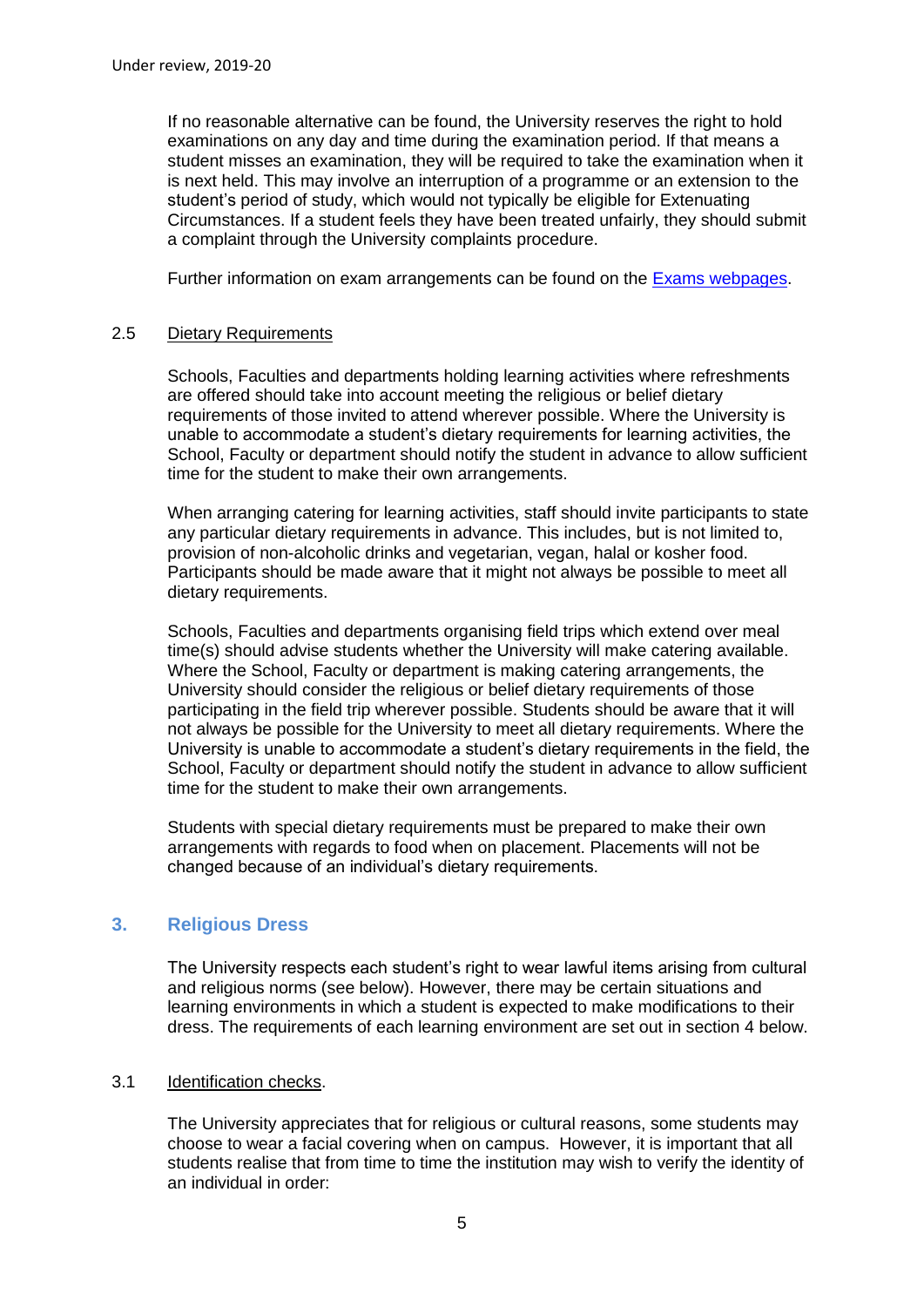- To allow access to premises
- For the purposes of taking an examination
- To carry out a security check

This is usually done by carrying out a visual check against photographic student ID issued by Plymouth University.

Arrangements will be made in these cases, wherever reasonably possible, for authentication procedures to be conducted in a private by staff of the same sex as the individual concerned. However, students should be aware that in an emergency situation, it may be necessary for a member of the opposite sex to check the student's identity.

Where there is a requirement for identity to be established through visual recognition (and exposure of the face for that purpose), failure to permit an id check will lead to the student's exclusion from that activity, including examinations, or refused access to premises. Students should be aware that missing teaching, learning or assessment activities may have an adverse impact on their assessment profile.

# <span id="page-5-0"></span>**4. Learning and Research Environments**

Where learning and / or research takes place in an external environment (in other words, somewhere outside the University), students are required to adhere to the religious observance requirements of the external environment. This may include, for example, occasions on which students may conduct interviews in interviewees' homes.

#### <span id="page-5-1"></span>4.1 Lecture Hall / classroom / library environments*.*

It is unlikely that there will be any restriction on the student's right to wear lawful items arising from cultural and religious norms in the lecture hall / classroom / library environment, unless for ID purposes as set out in 3.1 above.

## <span id="page-5-2"></span>4.2 Clinical environment

*Medical and dental students undertaking teaching, learning, assessment and / or research activities in the clinical environment may also wish to consult additional guidance produced by the Peninsula Schools of Medicine and Dentistry, available via [https://resourcestore.plymouth.ac.uk/plymouth/file/7556c7c8-dc0f-4a35-a09b](https://resourcestore.plymouth.ac.uk/plymouth/file/7556c7c8-dc0f-4a35-a09b-ac03f85a935b/1/PU%20PSMD%20Standards%20of%20Dress%20and%20Religious%20Observance.pdf)[ac03f85a935b/1/PU%20PSMD%20Standards%20of%20Dress%20and%20Religious](https://resourcestore.plymouth.ac.uk/plymouth/file/7556c7c8-dc0f-4a35-a09b-ac03f85a935b/1/PU%20PSMD%20Standards%20of%20Dress%20and%20Religious%20Observance.pdf) [%20Observance.pdf](https://resourcestore.plymouth.ac.uk/plymouth/file/7556c7c8-dc0f-4a35-a09b-ac03f85a935b/1/PU%20PSMD%20Standards%20of%20Dress%20and%20Religious%20Observance.pdf)*

Each NHS trust or other practice placement environment has its own regulations, and dress code is decided locally by each Trust or other practice placement environment's clinical managers and infection prevention and control team. Therefore, dress permitted at one placement may not be permitted at another, depending on decisions made by the clinical managers and the local infection prevention and control team.

Each NHS Trust or other practice placement environment has its own regulations. That Trust or other practice placement environment's clinical managers and infection prevention and control team decide what dress is appropriate. Students should be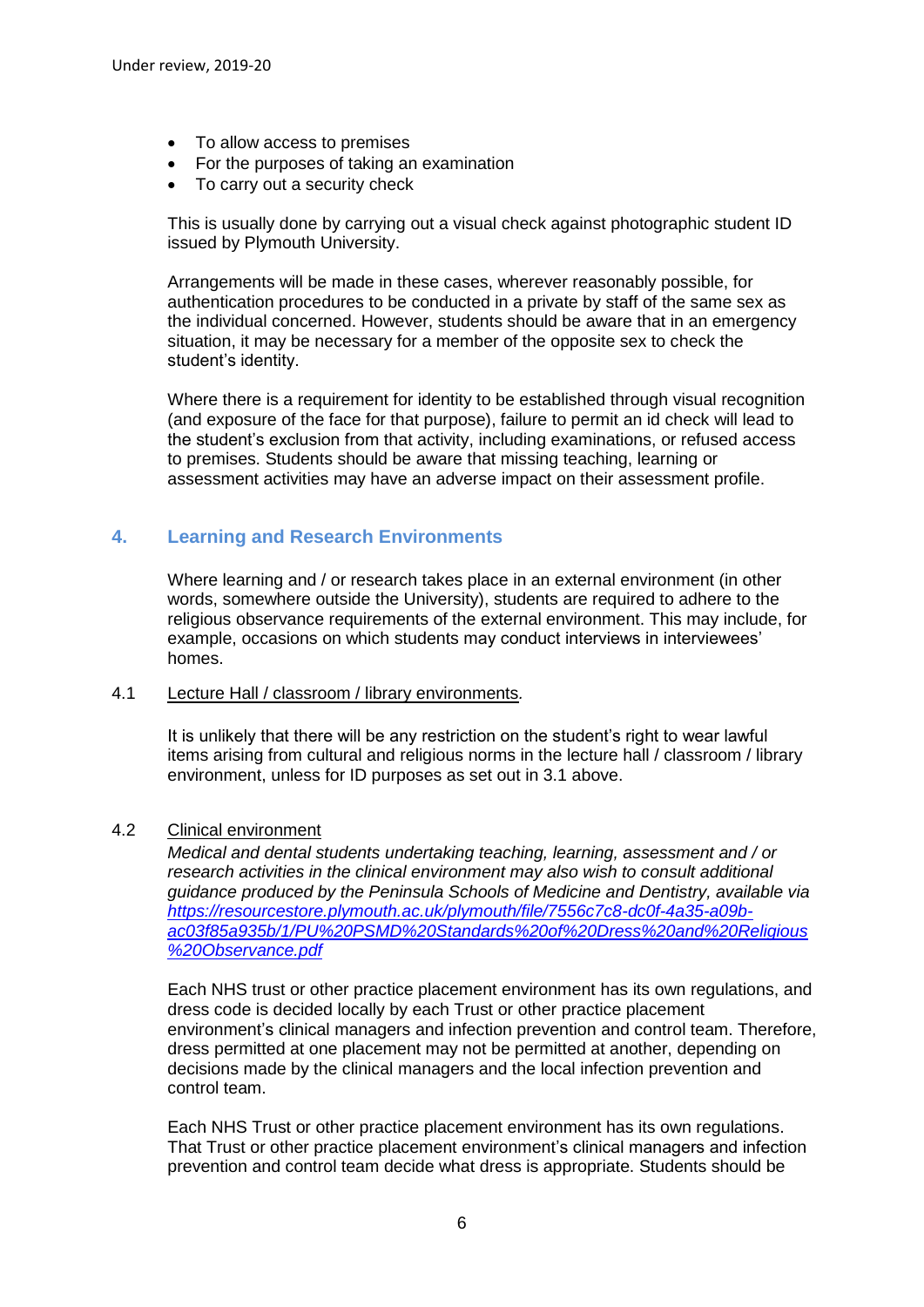aware that the University cannot recommend any exemption to an NHS Trust or other practice placement environment's own dress code.

#### *'Bare below the elbows' Department of Health policy*

In 2007 the Department of Health (DoH) published its document *Uniforms and work wear: An evidence base for developing local policy*. This policy was updated in 2010. This document has become widely known as the 'bare below the elbows' policy and it aims to help combat infection and improve patient confidence in the cleanliness of the healthcare environment. When involved in direct patient care activity, all students need to be bare below the elbow. Any sleeve must be able to be rolled or pulled back and kept securely in place during hand-washing and direct patient care activity. There are no exceptions to this rule.

The policy emphasises the vital importance of hand washing as part of infection prevention. All healthcare individuals, including students, who come into contact with patients need to wash their hands between patients. An individual may also need to wash their hands several times when examining or treating the same patient.

#### *Working with patients*

The University must train all its medical, dental, nursing and healthcare students to become competent professionals and to reach the 'core competencies' required by their programme of study. Students are required to examine patients, peers and model patients as required during their training (irrespective of their gender, sexuality, culture, beliefs, disability, or disease), and must be willing to examine any individual as fully as is required as part of their training. Therefore all students must examine patients of both sexes during their training – this obligation extends to any individual who may act as a patient during practical examinations.

#### *Shaking hands with patients*

Communication skills are crucial to developing a good professional patient relationship. For many patients in the UK, shaking hands is seen as an important courtesy that helps build rapport so the patient feels comfortable. However students should be aware that patients may have different ways of greeting, and will need to learn how to negotiate these expectations effectively – this includes students who may not wish to shake hands for reasons of religious observance.

Refusing a handshake is not a disciplinary matter but students must always be mindful of not causing offence to a patient. If a patient offers their hand, and a student wishes to offer an alternative greeting they must handle this matter tactfully and sensitively.

#### *Alcohol-based hand gel*

The Muslim Spiritual Care Provision (MSCP) in the NHS have advised that as alcohol-based hand gel contains synthetic alcohol, it does not fall within the Muslim prohibition against natural alcohol (made from fermented fruit or grain). Alcoholbased gel is used widely in Islamic countries within healthcare settings. It is permissible for Muslims to use such gels.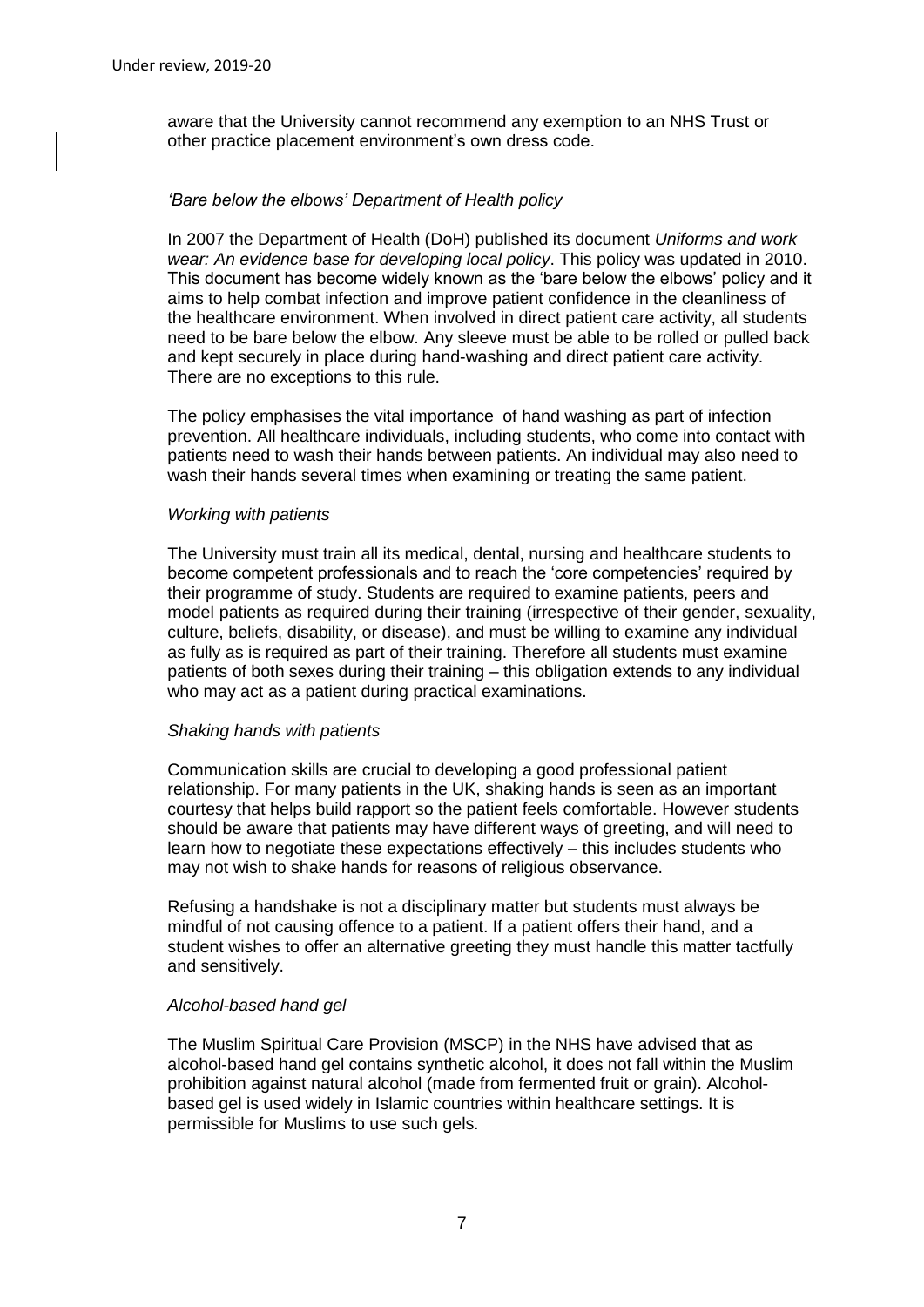### <span id="page-7-0"></span>4.3 Laboratory / workshop environment

In the laboratory and / or workshop environment, students should understand that health and safety will be given priority over the need for religious expression.

Inside laboratories, students must wear laboratory coats over their clothes and must be able to close the coat completely. Inside workshops, students must wear any protective clothing required. Students must not wear any loose-fitting clothing that could become trapped in machinery or equipment.

Apart from shoes, students must not wear any clothing that touches the floor, as this could potentially pick up contamination from the floor surface, drape in chemical or biological hazards, or become a trip hazard.

Individuals working in laboratories and workshops must be able to wear the full range of personal protective equipment (PPE) such as gloves, eye protection such as safety glasses or face shields, on occasion full face masks and, in some areas, a filtering face mask. Head wear must allow individuals full frontal and peripheral vision at all times and must allow for communication in an unobstructed manner especially during emergency situations or when alarms are sounding.

Individuals working in laboratories may be required to use alcohol-based hand gel. The Muslim Spiritual Care Provision (MSCP) in the NHS have advised that as alcohol-based hand gel contains synthetic alcohol, it does not fall within the Muslim prohibition against natural alcohol (made from fermented fruit or grain). Alcoholbased gel is used widely in Islamic countries within healthcare settings. It is permissible for Muslims to use such gels.

## <span id="page-7-1"></span>4.4 Field work environment

The Universities Safety and Health Association (USHA), in association with the Universities and Colleges Employers Association (UCEA), defines fieldwork as 'Any work carried out by staff or students for the purposes of teaching, research or other activities while representing the institution off-site<sup>'1</sup>. (Fieldwork also includes expeditions). Fieldwork is organised under the University's Code of Practice on Off-site activities and Fieldwork, available via [https://exchange.plymouth.ac.uk/intranet/intrsafe/Public/policies/CoP%20-](https://exchange.plymouth.ac.uk/intranet/intrsafe/Public/policies/CoP%20-%20Off%20Site%20Activities%20and%20Fieldwork%20Nov%202013.pdf)

[%20Off%20Site%20Activities%20and%20Fieldwork%20Nov%202013.pdf](https://exchange.plymouth.ac.uk/intranet/intrsafe/Public/policies/CoP%20-%20Off%20Site%20Activities%20and%20Fieldwork%20Nov%202013.pdf)

Schools involved in arranging field trips which are part of a programme of study should consider students' religious requirements and consider any requests based on such requirements sympathetically.

Inevitably, field trips will vary in terms of duration, learning activities, geography etc and it would not be appropriate to formulate a universal set of religious dress guidance to cover all field trips. It is recognised that students involved in diving expeditions with the School of Marine Science, for example, will have different health and safety requirements than students visiting a gallery in Italy for an Art History programme.

<sup>-</sup><sup>1</sup> USHA/UCEA (2011), Guidance on Health and Safety in Fieldwork.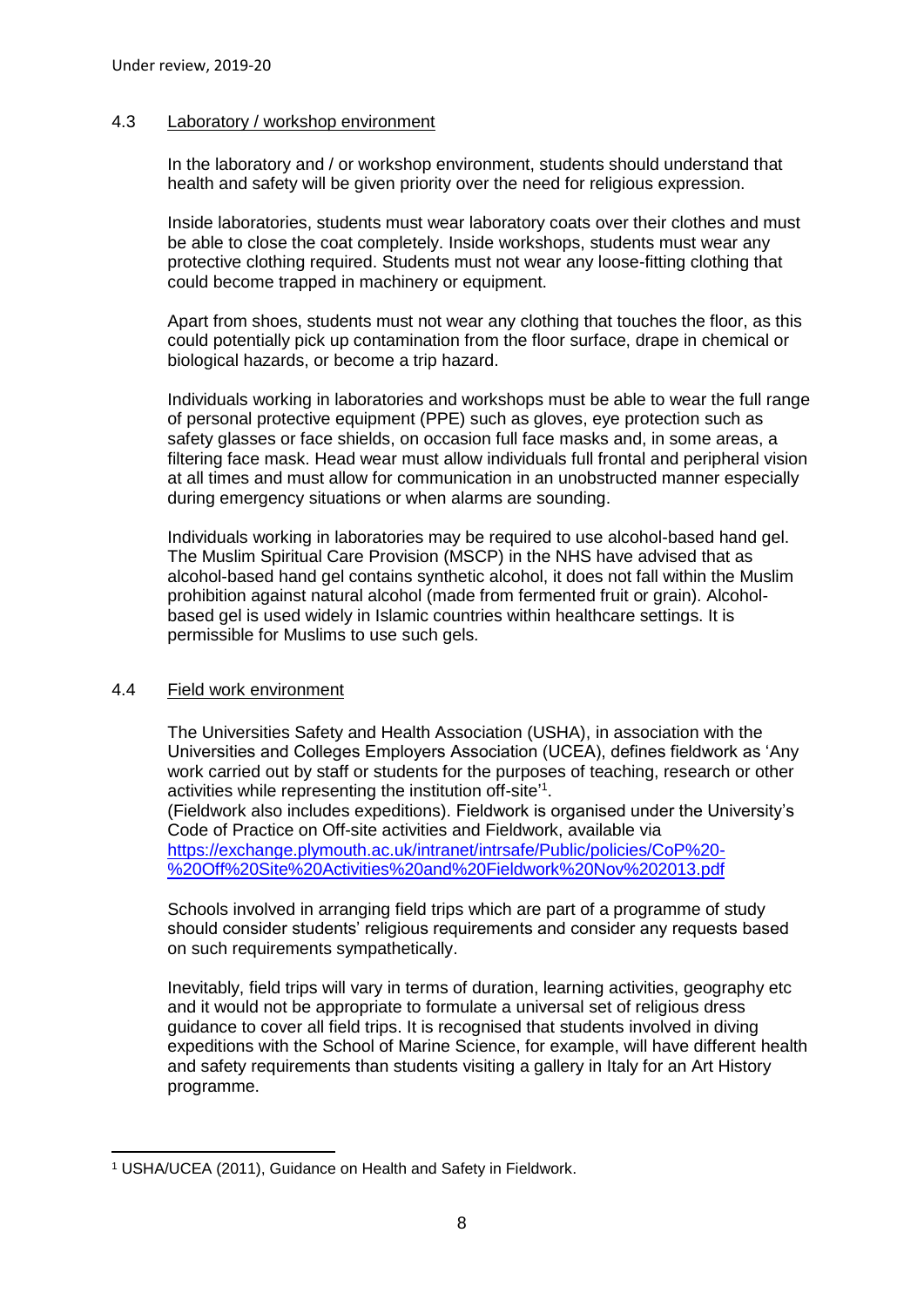Schools involved in organising field trips will arrange for a risk assessment to be drawn up for each field trip. Students wearing religious dress should ensure that doing so does not breach the health and safety requirements of the field trip. Students who are uncertain about whether their religious dress will breach health and safety requirements should seek advice in advance of the field trip. It remains the responsibility of those supervising the fieldwork to ensure that compliance with health and safety requirements and the local risk assessment undertaken is satisfied. Therefore, the decision of those supervising the fieldwork is final.

Students working on field trips must be able to wear the full range of personal protective equipment (PPE) required by the field trip, such as high visibility jackets, hard hats and so on. Head wear must allow individuals full frontal and peripheral vision at all times and must allow for communication in an unobstructed manner especially during emergency situations.

Students undertaking fieldwork overseas will be given preparation on the cultural expectations and differences in the environment. Students should also make themselves aware of the different cultural context in which they will be required to undertake their learning, assessment or research.

## <span id="page-8-0"></span>4.5 Placement / work-based learning environment

Placement is defined as a period of vocational experience, paid or unpaid, undertaken as an integral part of the student's course where:

- There is a transfer of direct supervision of a student to a third party
- The placement is integral to the individual student's course
- The student is enrolled at the institution during the period of placement

All students should be provided with opportunities to disclose periods of religious observance which may affect their placement.

It is important to understand that the development of any dress code is considered locally. Therefore, dress codes remain the responsibility of each placement organisation and as such, students need to be aware that local dress codes may vary between placements. Dress permitted at one placement may not be permitted at another, depending on decisions made by the organisation's managers.

When students are on placement, they need to recognise the religious and cultural requirements of their employing organisation. The policies and practices of the placement provider, including any religious observance policy or equivalent and health and safety policies, will take precedence over the University's religious observance policy.

If a student involved in work-based learning, such as a placement, has a religious observance request which requires some alteration to work arrangements, he or she should discuss this in the first instance with a relevant tutor in the University or the Faculty Registrar. If the student decides to make the request to the employer this should be done as soon as possible and a relevant tutor or Faculty Registrar should be informed.

The employer will take account of business needs and current policies and practices in reaching a decision and it cannot be assumed that the employer will grant permission.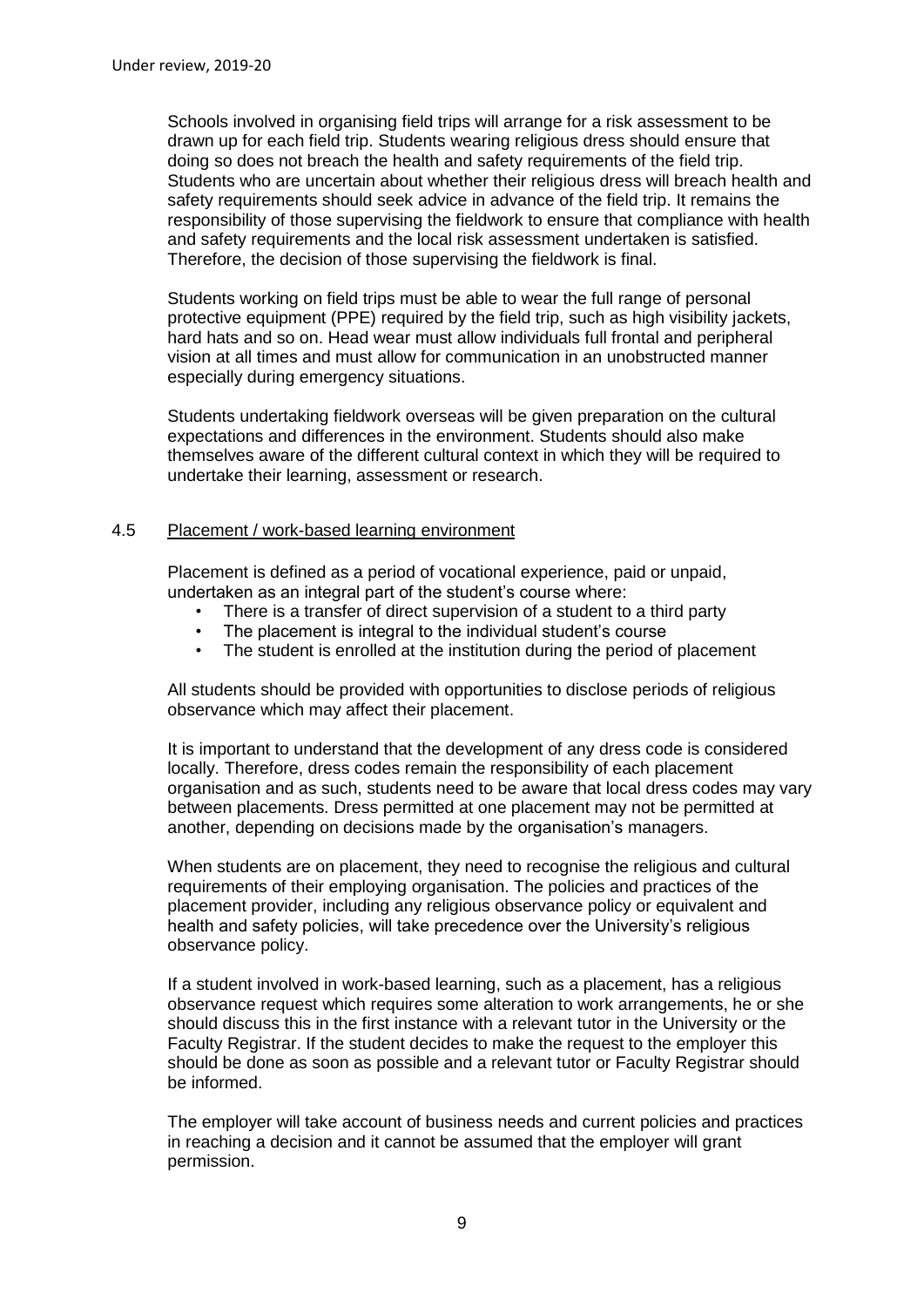If the request is turned down, and the University considers this decision to be unreasonable, it may be prepared to make its own request to the employer and/or to assist the student in finding a suitable alternative arrangement. However, it cannot guarantee to do either and the student should not withdraw from the arrangement without the permission of the University.

In some cases it will not be possible, due to legitimate reasons, for a religious observance request to be granted yet still necessary for a student to continue in the placement or with other work related learning.

Students undertaking placement work overseas will be given preparation on the cultural expectations and differences in the environment. Students should also make themselves aware of the different cultural context in which they will be required to undertake their learning, assessment or research.

## <span id="page-9-0"></span>4.6 Marine environment

Students working in a marine environment will be governed largely by the health and safety requirements of that environment.

Individuals working in laboratories must be able to wear the full range of personal protective equipment (PPE) such as gloves, eye protection such as safety glasses or face shields, on occasion full face masks and, in some areas, a filtering face mask. Head wear must allow individuals full frontal and peripheral vision at all times and must allow for communication in an unobstructed manner especially during emergency situations or when alarms are sounding.

Students who undertake diving expeditions as part of their programme must wear the correct equipment at all times. However, students should understand that health and safety will be given priority over the need for religious expression.

Students are advised to consult the sections on laboratory work (4.3 above), field work (4.4 above) and placements (4.5 above) as well.

## <span id="page-9-1"></span>4.7 Performing arts environment

Performing arts students (according to the arts discipline they are studying) will need to be willing to portray a character or a role of any gender, race or faith; human and non- human. Classes, rehearsal and performance may involve touch and other forms of physical contact. It is vital that students who are offered and accept a place on a performing arts programme accept that these liberal, secular principles are fundamental to training for a successful career in the performing arts.

Students should recognise that in performing arts training, certain forms of dress will be required for one or more of the following reasons: health and safety, ease of movement, enactment of a role, or tradition and custom in a particular art form. Schools will make every effort to address issues where religion and belief come into play (for example, modesty of dress or wearing a religious symbol) and reach a mutually acceptable solution on a case by case basis. Students will not be asked to wear anything which makes them feel uncomfortable for religious or other reasons. However, students should understand that there is likely to be little room for adaptation in the costume/clothing required in performing certain roles in an acting,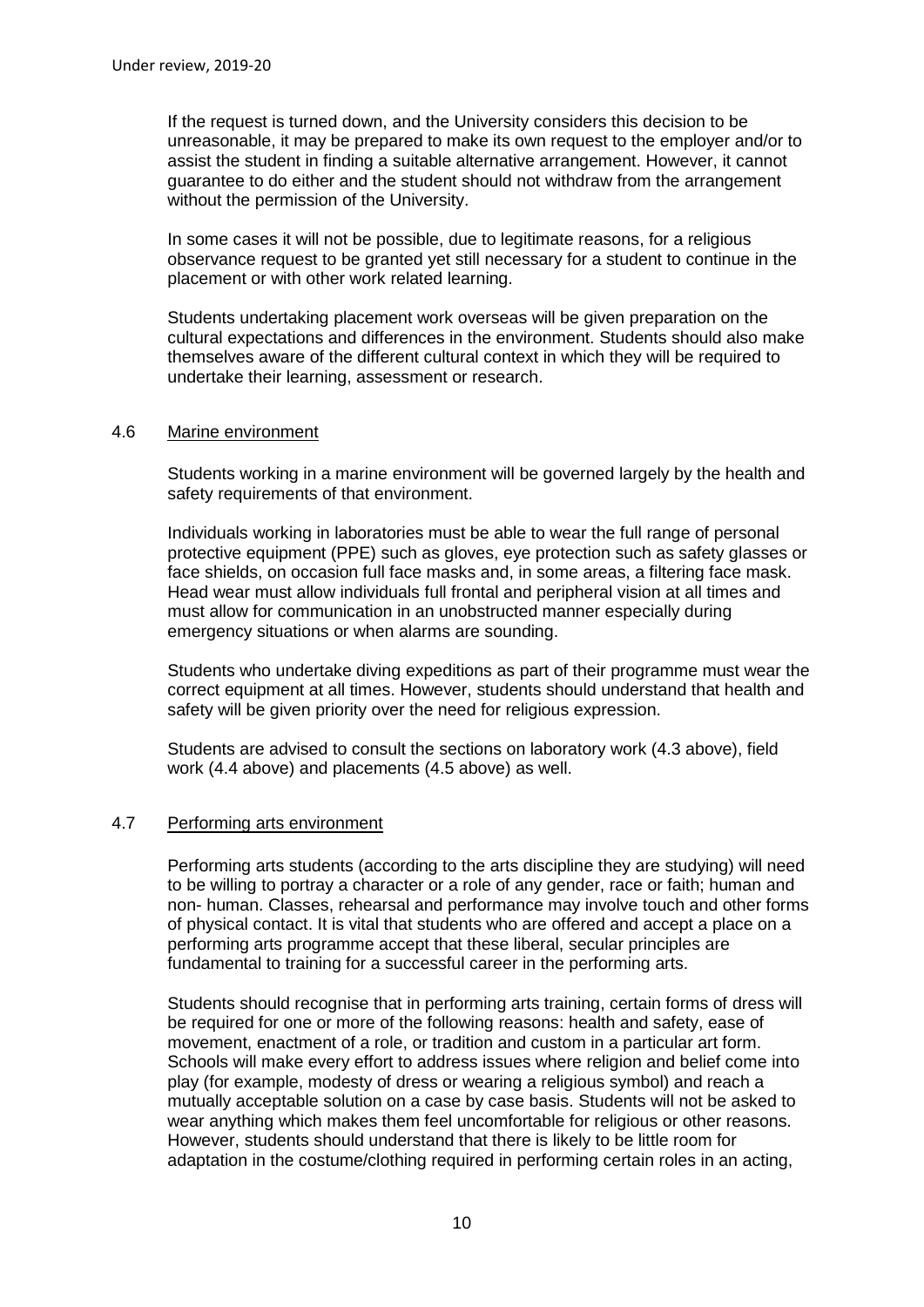circus or dance performance and that health and safety will be given priority over the need for religious expression.

In the past, theatres and other performing arts venues in the UK observed a broadly Christian tradition and were closed on Sundays and other Christian festivals such as such as Christmas and Easter. This is no longer the case and students may be required to participate in public performances which will occasionally take place on any day of the week and at any time of the year including Bank Holidays. Students are being trained for a professional career as performers or technicians, when they will be expected to work on any day of the year and will need to accept that there is little, if any room for acknowledgment of religious festivals. There may be occasions during their programme of study on which students are expected to rehearse or perform on any day of the week, including weekends, religious festivals and bank holidays.

## <span id="page-10-0"></span>4.8 Sport and recreation environment

Students should recognise that in the sport and recreation environment, certain forms of dress will be required for health and safety reasons, ease of movement, or team identity. The dress requirement will vary depending on the specific context.

Schools will make every effort to address issues where religion and belief come into play (for example, modesty of dress or wearing a religious symbol) and reach a mutually acceptable solution on a case by case basis. However, students should understand that health and safety will be given priority over the need for religious expression.

Students studying on programmes with a sport and recreation element may be required to participate in sporting events on any day of the week and at any time of the year, including weekends, religious festivals and Bank Holidays.

### <span id="page-10-1"></span>4.9 Formal examination environment

It is unlikely that there will be any restriction on the student's right to wear lawful items arising from cultural and religious norms in an examination hall or *viva voce* examination, unless for ID purposes as set out in 3.1 above.

Students undertaking practical examinations (in laboratories, theatres, workshops, sports fields, clinical environments and so on) should consult the requirements of their specific assessment environment, as set out above.

# <span id="page-10-2"></span>**5 Implementation and Responsibilities**

## 5.1 All students are responsible for:

- (a) Familiarising themselves with the Religious Observance: Teaching, Learning and Assessment policy, and the associated guidance (this document).
- (b) Informing appropriate parties of students' particular requirements.
- (c) Respecting students who choose to use the policy, and supporting their use of it.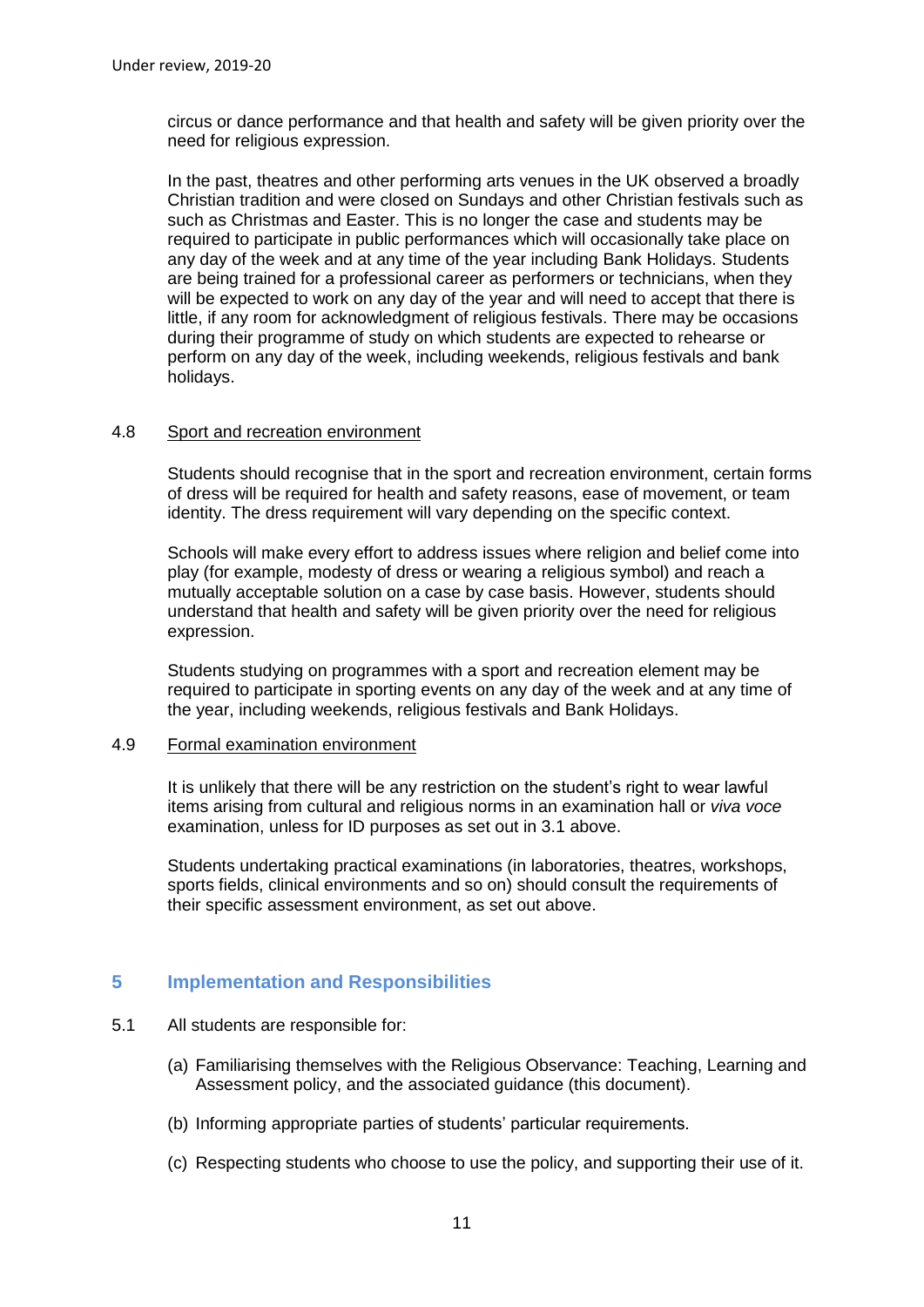- (d) Making up any time lost as a result of cultural / religious observance, as required.
- (e) Reporting any associated complaints through the [Student Complaints](https://www.plymouth.ac.uk/student-life/your-studies/essential-information/complaints-appeals-and-conduct) procedure.
- (f) Adhering to all health and safety and / or research ethics requirements of their learning or research environment.
- (g) Making themselves aware of different cultural contexts in which they are required to undertake their learning, assessment and / or research, including, but not limited to, any study overseas.
- 5.2 Students who perceive that the University has not made adjustments to teaching, learning or assessment practices, where reasonably possible, in order to accommodate religious / cultural observance should raise their concern within the context of the University **Student Complaints** procedure
- 5.3 The University is responsible for:
	- (a) Keeping the policy statement and associated guidance (this document) current and appropriate.
	- (b) Ensuring the appropriate use of this policy.
	- (c) Amending this policy as necessary in line with good practice and legislation.
	- (d) Communicating this policy widely to all students, staff and visitors.
- 5.4 All staff are required to participate in mandatory equality and diversity training. It is recommended that staff ensure that their training is up to date, particularly to assist them in fulfilling their responsibilities to students.

# <span id="page-11-0"></span>**6. Further University information**

Further information and support is available from any of the following:

- Equality and Diversity Team [www.plymouth.ac.uk/equality](http://www.plymouth.ac.uk/equality) .
- Faculty Registrar / Programme Team
- Plymouth University Multi-Faith Chaplaincy [https://www.plymouth.ac.uk/student](https://www.plymouth.ac.uk/student-life/services/learning-gateway/faith-and-spiritual-support)[life/services/learning-gateway/faith-and-spiritual-support](https://www.plymouth.ac.uk/student-life/services/learning-gateway/faith-and-spiritual-support)
- Students' Union Advice Centre <http://www.upsu.com/advice/>

# <span id="page-11-1"></span>**7. Further reading**

- Equality Act, 2010<http://www.legislation.gov.uk/ukpga/2010/15/contents>
- Equality Challenge Unit (2009) *Religious observance in higher education: facilities and services* [www.ecu.ac.uk/publications/religious-obs-facilities](http://www.ecu.ac.uk/publications/religious-obs-facilities)
- Equality Challenge Unit (2009) *Religious observance in higher education: institutional timetabling and work patterns* [www.ecu.ac.uk/publications/religious-obs-timetabling](http://www.ecu.ac.uk/publications/religious-obs-timetabling)